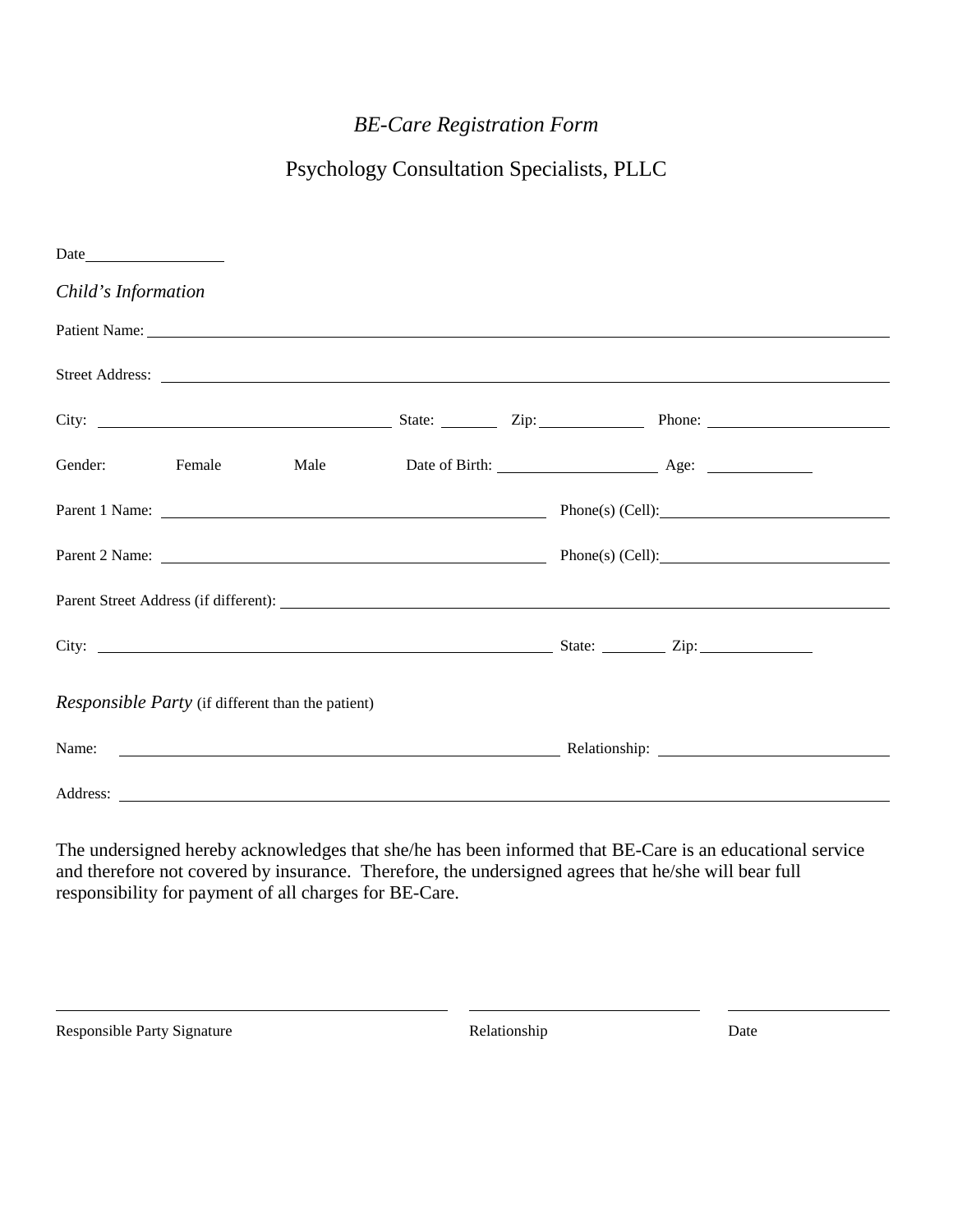info@pcsmn.com www.pcsmn.com



# BE-CARE OUTPATIENT SERVICES CONTRACT

Welcome to Psychology Consultation Specialists, PLLC. This document contains important information about our professional services and business policies. When you sign this document, it will represent an agreement between you and Psychology Consultation Specialists, PLLC.

I understand:

- Behavioral Express Care (BE-Care) involves brief intake, educational and recommendation services for children, adolescents, and their families regarding emotional, behavioral, and psychosocial concerns. The purpose of this service is to provide quick, easy, and affordable access to mental health education. The typical Be-Care appointment is 30 minutes, during which psychologists will meet with families (parents and/or children) to discuss the concerns and provide support, recommendations, and outside referral options (if needed).
- The standard fee for BE-Care is \$25.
- CANCELLATION POLICY: If you cancel an appointment and do not provide at least 24 hours notice, you will be charged the full fee for your appointment.
- BE-Care is an educational service and not covered by your insurance. Payment is due at the time of service and can be made with a check, cash, or credit card.
- If your account has not been paid for more than 60 days and arrangements for payment have not been agreed upon, we have the option of using legal means to secure the payment. This may involve hiring a collection agency or going through the courts. If such legal action is necessary, its costs will be included in the claim.
- Any checks returned to the office are subject to an additional fee of \$25.00.

BE-Care is being requested for

By signing this consent for treatment, I fully understand and accept the terms of this consent. I acknowledge that I have been provided with a copy of the Notice of Privacy Practices, which describes uses, disclosures, and rights of my protected health information.

(Signature of Patient) Date (Signature of consenting party, if other than patient) Date

(Relationship to patient)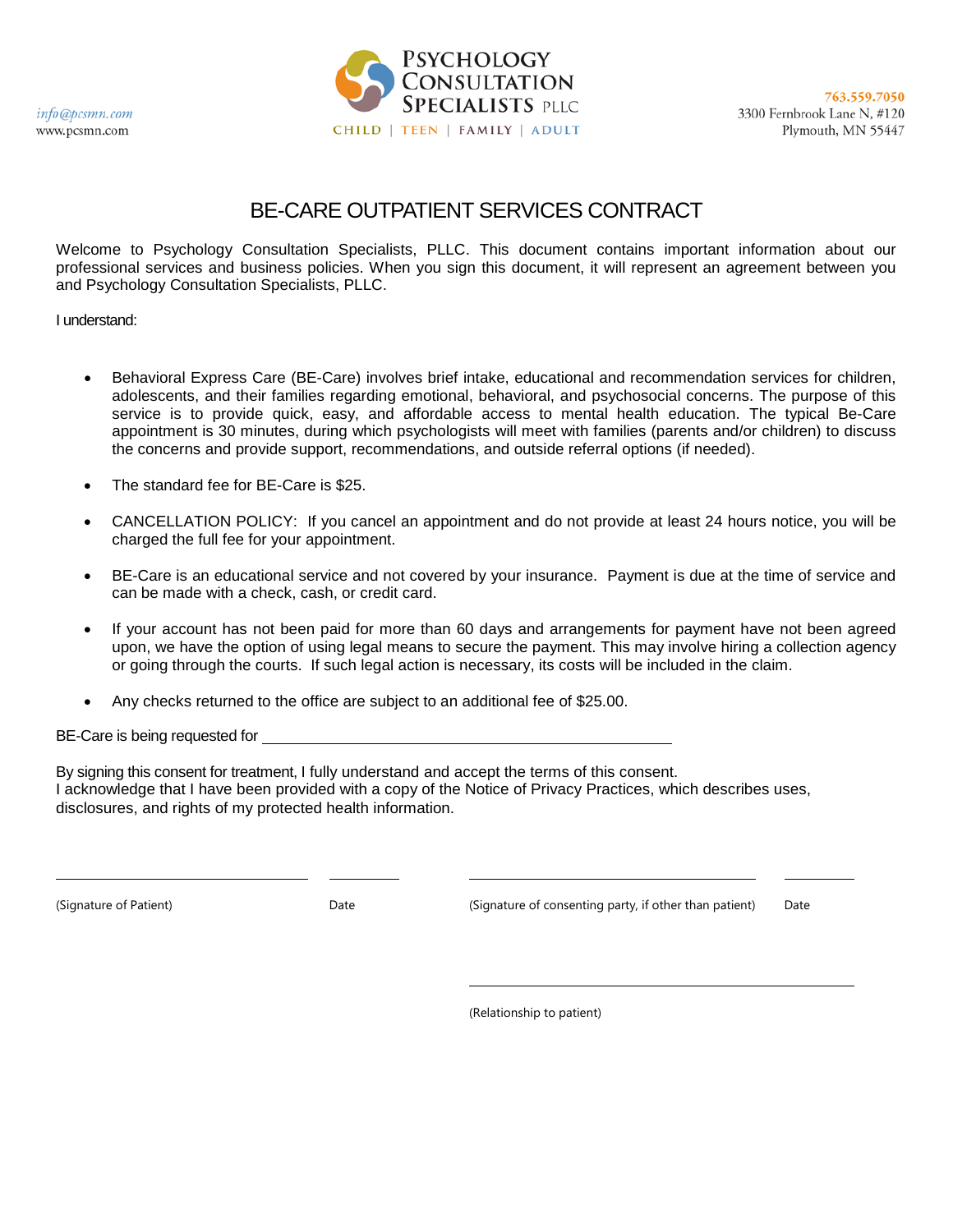

763.559.7050 3300 Fernbrook Lane N, #120 Plymouth, MN 55447

## BE-Care Payment Form

The \$25 fee for this BE-Care appointment is due at the time of service. BE-Care is an educational service that is not covered by your insurance.

Patient Name: 2008

Payment Method:

Cash

Check

| Credit Card Payment: Visa | MasterCard       | Discover |
|---------------------------|------------------|----------|
| Credit Card Number        |                  |          |
| Expiration Date CVC Code  | Billing Zip Code |          |

Cardholder Signature